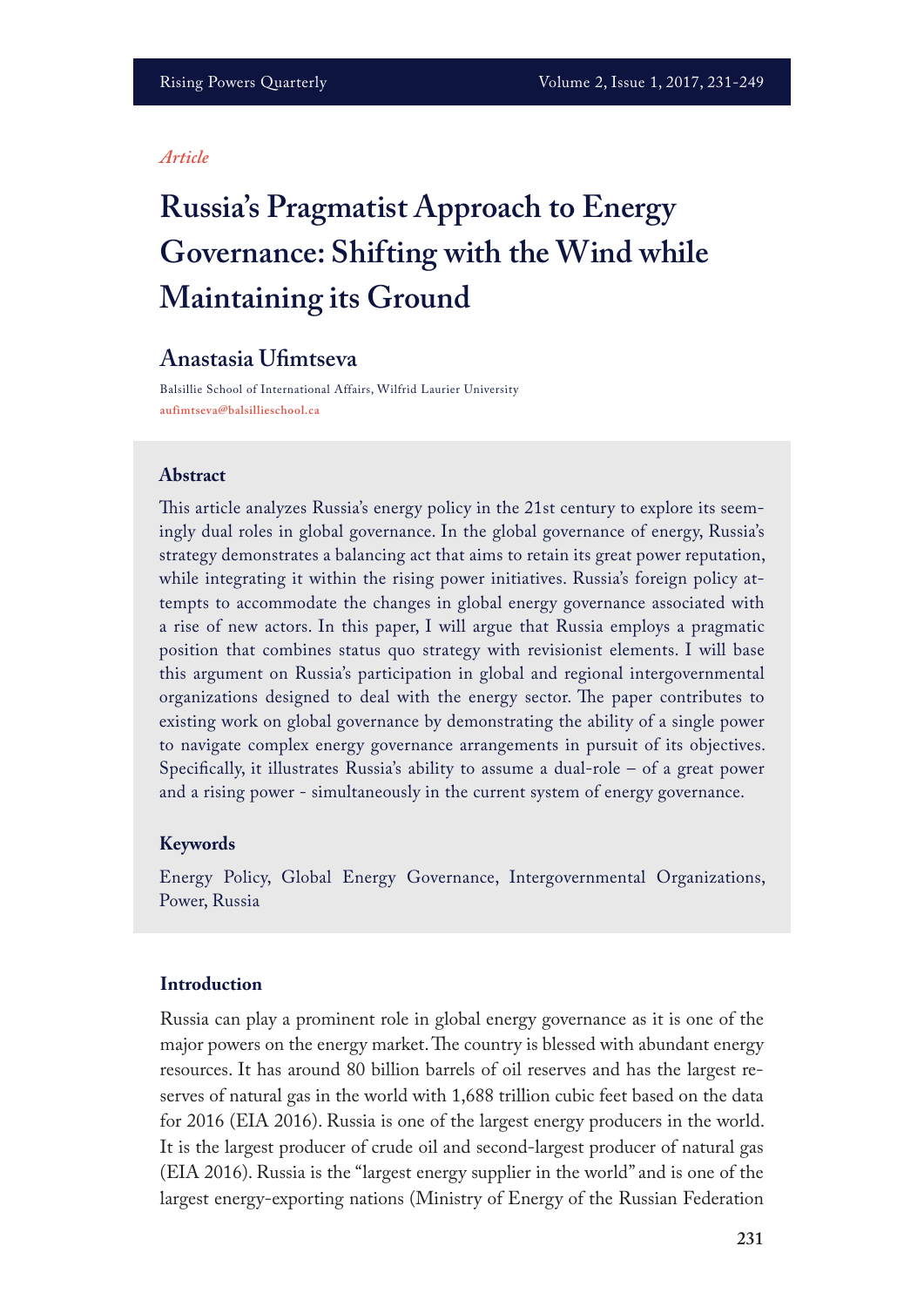2010, p. 23). These energy exports place Russia in a dominant position in the global energy trade. Russia's energy exports account for 12 percent of world's oil trade and 25 percent of natural gas trade (Ministry of Energy of the Russian Federation 2010, p. 21). Although Russia is richly endowed in energy resources and is one of the major exporters, it does not guarantee its superior position in global energy governance.

Energy resources fgure prominently in Russia's foreign policy. As the former president of the Russian Federation, Dmitry Medvedev, pointedly suggested "[Russia's] future…depends on how active and sustained… [Russia's policy makers are] in the international arena, [and] in the energy cooperation sphere" (Kremlin 2009). Given the centrality of energy in Russia's economy, one begins to wonder what role does the country play in global energy governance? To answer this question, I examine Russia's participation in global and regional organizations that govern energy. I argue that Russia employs a pragmatist position that combines strategy of status quo with revisionist elements. Specifcally, I propose that Russia can either support existing intergovernmental organizations or to develop alternative organizations to govern energy.

This paper contributes to the literature on global energy governance by analyzing the fexibility of established energy governance arrangements to respond to changing interests of individual actors. In doing so, I examine the strategies that Russia has adopted to energy governance at the global level. The first section of this article analyzes Russia's position in energy sector considering the changing energy market. The second section draws links between global energy governance and Russia's foreign energy policy. In the third and fourth sections the article investigates Russia's participation in global and regional organizations. Ultimately, the paper demonstrates that in the feld of energy governance, Russia has some fexibility in navigating established governance arrangements strategically to attain its goals by adopting a pragmatic approach to global governance.

#### **Russia's Position in Global Energy Governance**

Russia appears to be one of the major powers, yet its position in the sphere of global governance is difficult to classify. Scholars have struggled to classify Russia in terms of its global influence. They have classified Russia as a major/great power (Tsygankov 2005; Haass 2008), a rising power (Armijo 2007; Schirm 2012), a re-emerging power (Macfarlane 2006), and a declining power (Umbach 2000). Although these categories serve as a useful analytical tool, they fail to reach a consensus about Russia's standing in global governance. Russia can also be described as a "state in search of itself" that seeks to "remain a power with global interest and global reach" (Mankoff 2009, p 11 and p 29). This description captures Russia's ambiguous role in global governance and foreshadows that Russia can play a dual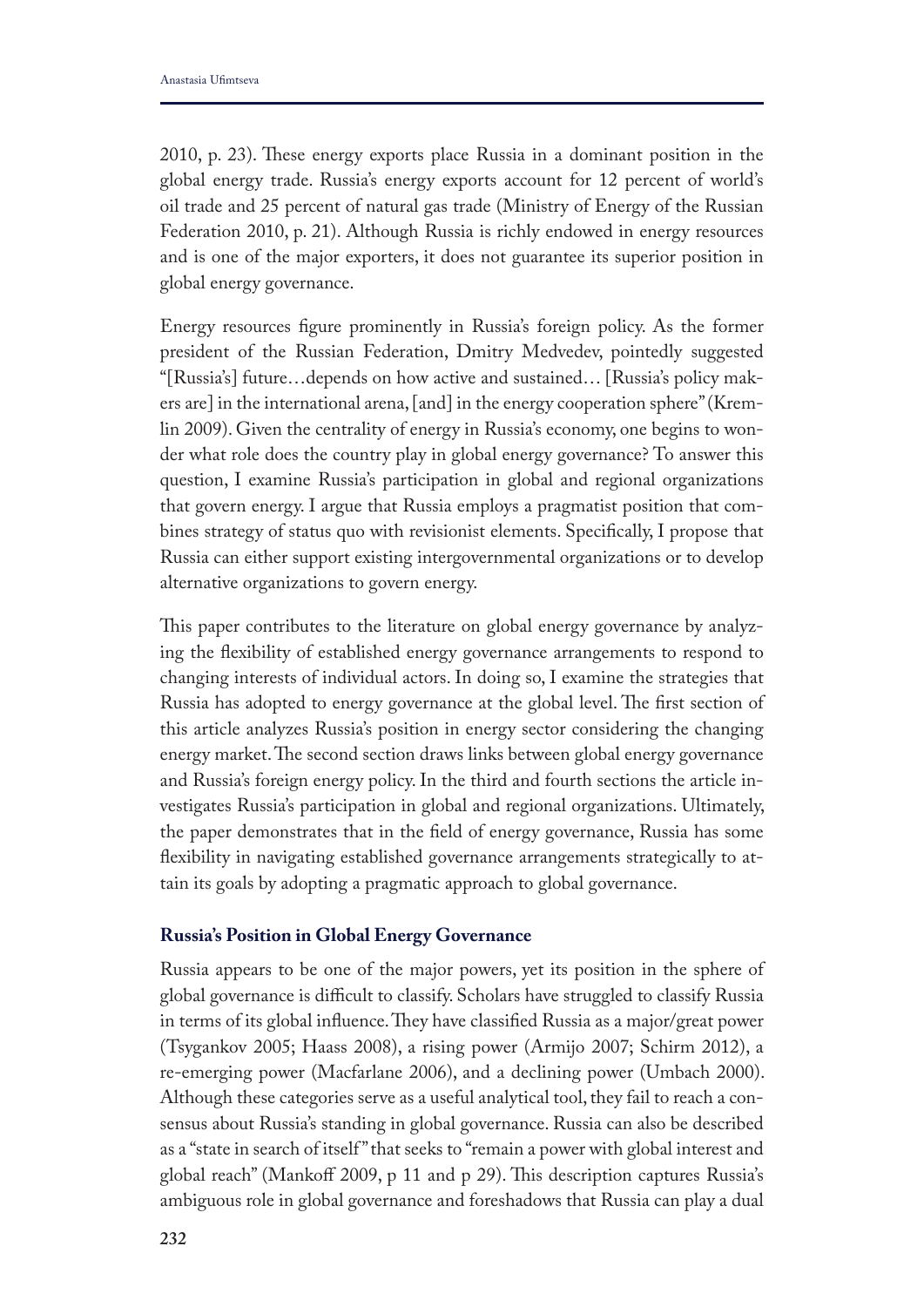role in global energy governance.

In the energy sector, Russia can be considered as a constrained 'superpower'. Scholars analyzing Russia's position in the energy sector, often classify Russia as an "energy superpower" (Balzer 2005; Bozarovski & Bassin 2011). They propose that Russia may use energy as a tool to alter the distribution of power on a global scale and to strengthen Russia's political position (Balzer 2005; Cameron 2010; Bozarovski & Bassin 2011). Russia's leadership acknowledges that Russia is a "major energy power" (Kremlin 2016a). However, this "superpower" status is constrained by economic factors that prevent Russia from using energy as a tool to attain foreign policy objectives (Hurrell, 2006; Hancock 2007; Ortung and Overland 2011).

Since energy resources are fnite and require investment to maintain production, Russia's ability to retain the status of "energy superpower" is dependent on the ability of the Russian state to buttress the development of the energy sector (Cameron 2010; Goldthau 2008). Furhermore, Russia's power in the energy sector is constrained by hydrocarbon prices. Scholars have noted that when hydrocarbon prices are high Russia can act as an "energy superpower" (Newnham 2011; Sevastyanov 2008). Ultimately, Russia's ability to act as an "energy superpower" is not feasible in a market space dominated by multiple actors that export energy (Rutland 2006). Russia is thus aware about the importance of integrating within global energy governance to navigate a complex and shifting energy market.

Energy markets are currently undergoing a transition in consumption patterns. Historically, Russia has developed close energy relations with Europe after they became united by a joint pipeline infrastructure in the 1960s. Since then, a complex network of gas and oil pipelines has led to deeper energy integration between Europe and Russia. Europe is the largest consumer of Russia's energy resources. Russia exported approximately 71 percent of its oil and around 90 percent of its gas to Europe in 2015 (EIA 2016). In comparison, Asia and Oceania have received around 29 percent of oil exports and around 10 percent of the natural gas exported from Russia in 2015 (EIA 2016). The numbers indicate a strong connection between Russia's energy sector and the European market. However, the demand for energy is shifting from Europe to Asia. European demand for energy is projected to decline in the future, while Asian demand for oil and gas is projected to grow at a rapid pace (Ministry of Energy of the Russian Federation 2010). The shift in the dynamics of energy demand prompts Russia's energy corporations to integrate into both regions, which are advantageously neighbouring Russia.

To adjust to the shifting dynamics in global demand for energy, *Russia's Energy Strategy 2030* urges Russian energy corporations to diversify Russia's energy partners (Ministry of Energy of the Russian Federation 2010, p 23). Although Eu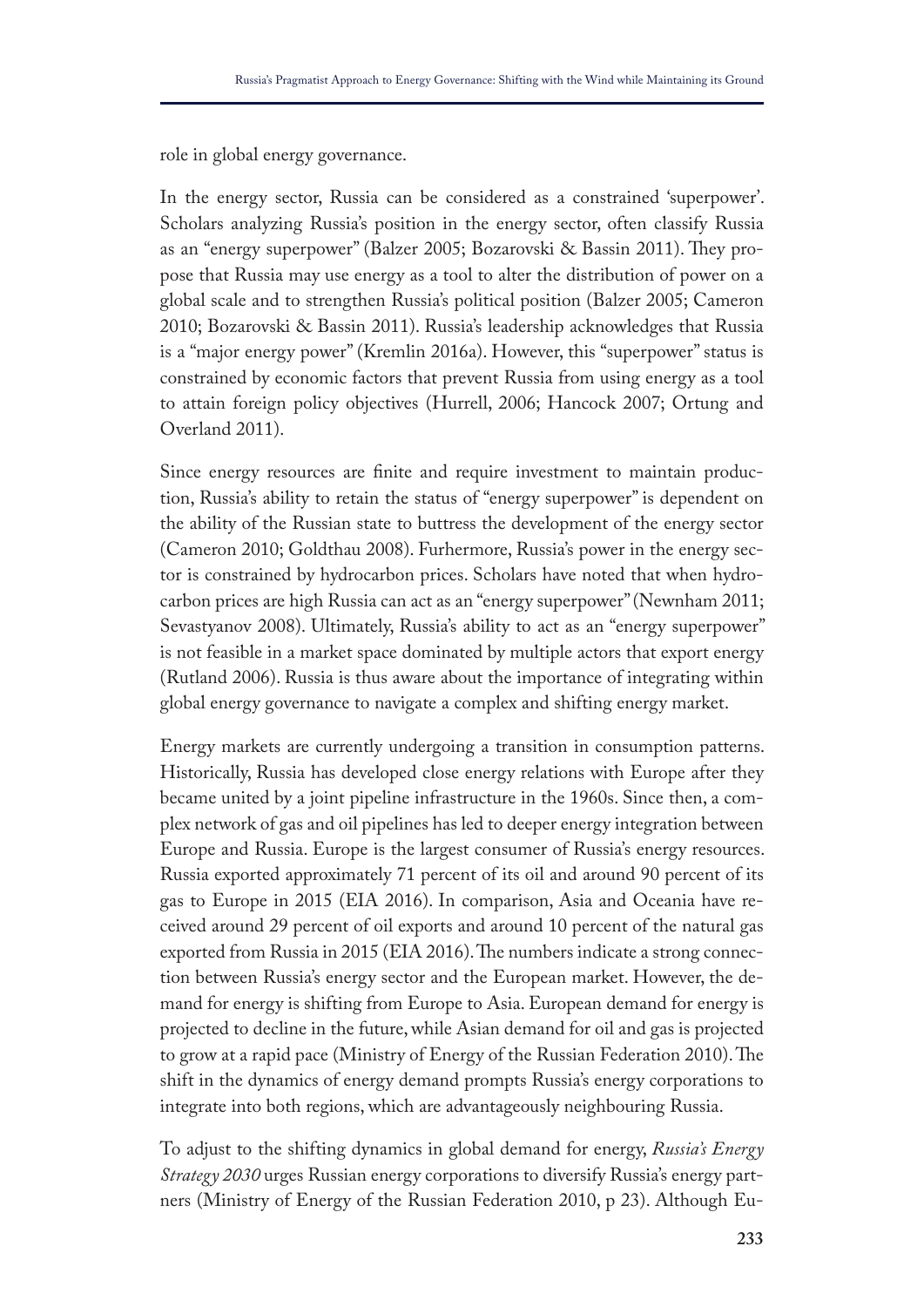ropean Union will remain the main consumer of Russia's energy, Russia should gradually increase its energy exports to Asia-Pacifc to secure markets for its energy exports Ministry of Energy of the Russian Federation 2010). However, there will not be an abrupt shift in Russia's export destinations as the *Strategy* advises Russia to maintain "stable relations with…traditional consumers of energy resources" and to develop "equally stable relations...[with] new energy markets" (Ministry of Energy of the Russian Federation 2010, pp 21-22).

The *Energy Strategy* forecasts that the Asia-Pacific region will account for 22 to 25 percent of Russian oil exports and 19 to 20 percent of natural gas exports by 2030 (Ministry of Energy of the Russian Federation 2010, p 23). This is commonly referred to as a diversifcation policy that seeks to expand Russia's energy export markets. Diversifcation in export destinations should help Russia to cope with the instability on the global energy market, to enhance its position in the energy market, and to ensure its energy security (Ministry of Energy of the Russian Federation 2010, p. 55). Energy security is commonly defned as "the availability of sufficient supplies at affordable prices" for the energy importing countries and as the "security of demand" for the energy-exporting countries (Yergin 2006, pp. 70-71). Energy security stands in the centre of Russia's diversifcation policy. A diversifcation in the composition of Russia's export destination will ultimately strengthen Russia's energy security and increase its power in two of the largest regional energy markets – the European Union and the Asia-Pacifc.

Ultimately, Russia's energy policy refects the dependence of the government's budget on the revenue generated by the sale of hydrocarbon resources. In 2015, almost 43 percent of Russia's budget was generated by the hydrocarbon sector (Russian Ministry of Finance 2016). Since Russia's economic development is dependent on export of hydrocarbon resources, the government incorporates energy considerations in foreign policy. To illustrate, Russian policy makers advocated for a reinterpretation of energy security concept that balances interests of the consumers and producers. At a meeting of the G8 energy ministers, Russian president, Vladimir Putin, proposed that energy security should be conceptualized as a "fair distribution of risks" among producers and consumers of energy to ensure energy security (Kremlin 2006a). This vision was adopted by the G8 leaders in Saint Petersburg (G8 2006). This example demonstrates that Russia's participation in global energy governance can serve to advance Russia's interests in the energy sector.

## **Global Energy Governance and Russia's Energy Strategy**

Russian policy makers attach a high degree of importance to Russia's membership and participation in international organizations that govern energy issues. Commenting on Russia's participation in global energy governance, the former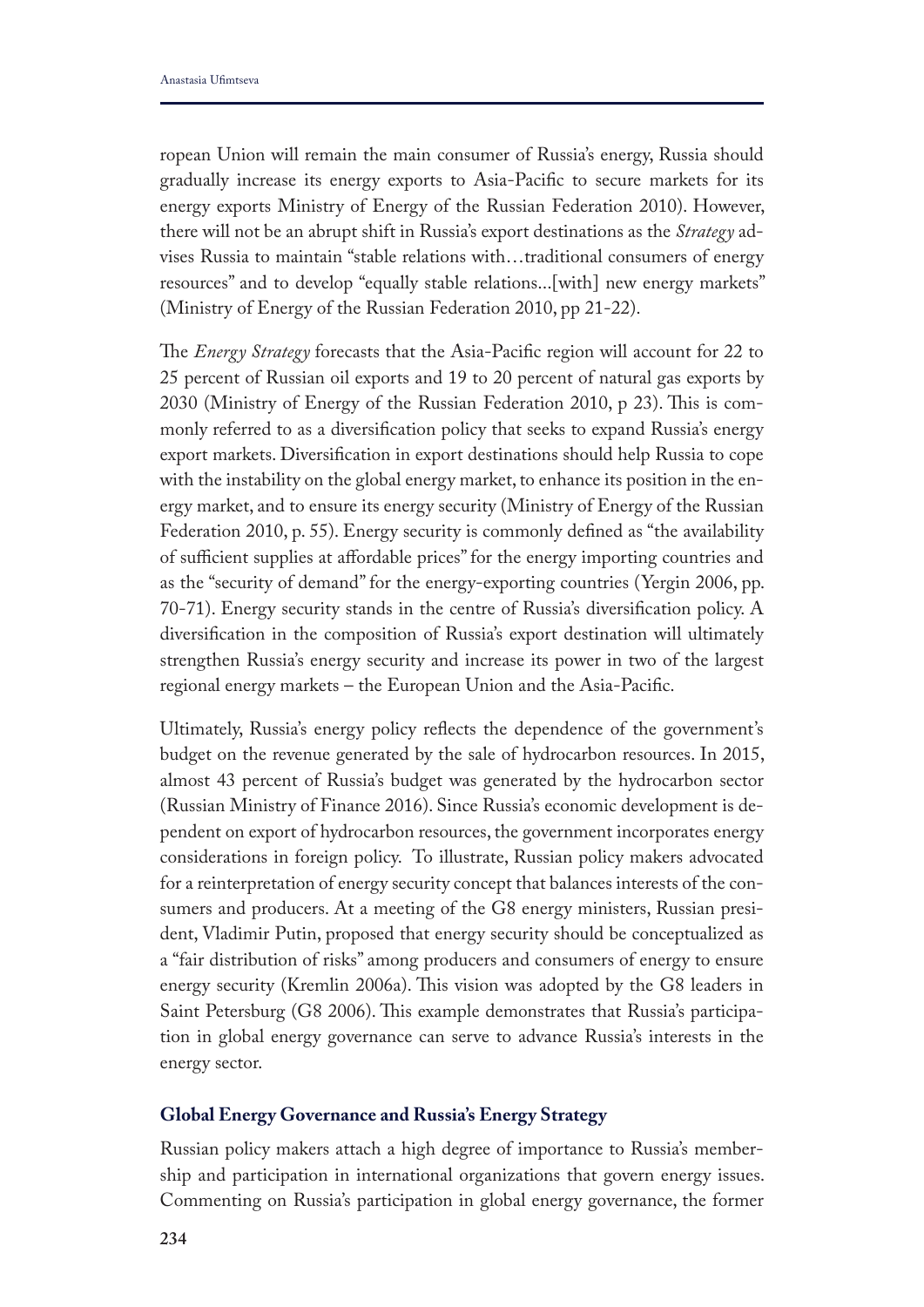president of the Russian Federation, Dmitry Medvedev, has argued that "[Russia] must not allow questions of energy cooperation, [and] energy talks to take place without...[Russian] participation" (Kremlin 2009). This quote illustrates that Russian policy-makers are interested to ensure Russia's participation at the governance table, where energy questions are discussed. By joining intergovernmental organizations states strengthen their market position, reduce economic and political risks, and promote common geo-strategic interests (Baccini, Lenzi, & Turner 2013, pp. 1-2). Russian policy makers endorse Russia's participation in global energy governance and advocate that Russia should expand its cooperation with a range of international organizations (Ministry of Energy of the Russian Federation 2010, p. 58). Russia's pragmatic cooperation with multiple intergovernmental organizations may improve Russia's market position in the energy sector and stimulate bilateral, regional, and international cooperation. Russia's approach to cooperation is however dependent on the current state of global energy governance.

Global energy governance is a relatively modern phenomenon. It was virtually non-existent prior to the 1970s because states treated energy as a sovereign matter and governed it unilaterally (van de Graf 2013, p. 46). As connections among energy consumers and producers began to grow with globalization, states realized that they will beneft from transnational energy governance (Sovacool & Florini 2009). Thus, unilateral governance mechanisms were replaced by global governance arrangements in the energy sector. These global governance arrangements include the "sum of laws, norms, policies, and institutions that defne, constitute and mediate transborder relations" (Weiss & Takur 2010, 31-32). As the defnition suggests, global governance is a complex web of mechanisms that govern relations among diferent actors to ensure global stability.

To ensure global stability, multiple international organizations and actors strive to regulate energy collectively at the global level (Sovacool & Florini 2009, p. 5239). Global energy governance is characterized by a set of overlapping organizations that often act in uncoordinated and competitive manner (Lesage, Van de Graaf, & Westphal 2010, p. 51). In their discussion of the existing scholarly eforts to map global energy governance architecture, Van de Graaf and Colgan (2016) note that the number of organizations and governors in the energy sector ranges from 6 to 50, depending on "how wide the [analytical] net is cast" (p. 4). In this article, I focus predominantly on intergovernmental organizations, such as the International Energy Forum (IEF).

Intergovernmental organizations encapsulate institutional character of a historical period during which they were founded and may come under increasing pressure as actors' interests change or new actors gain power in the system. These organizations are encompassed within international regimes, which are defned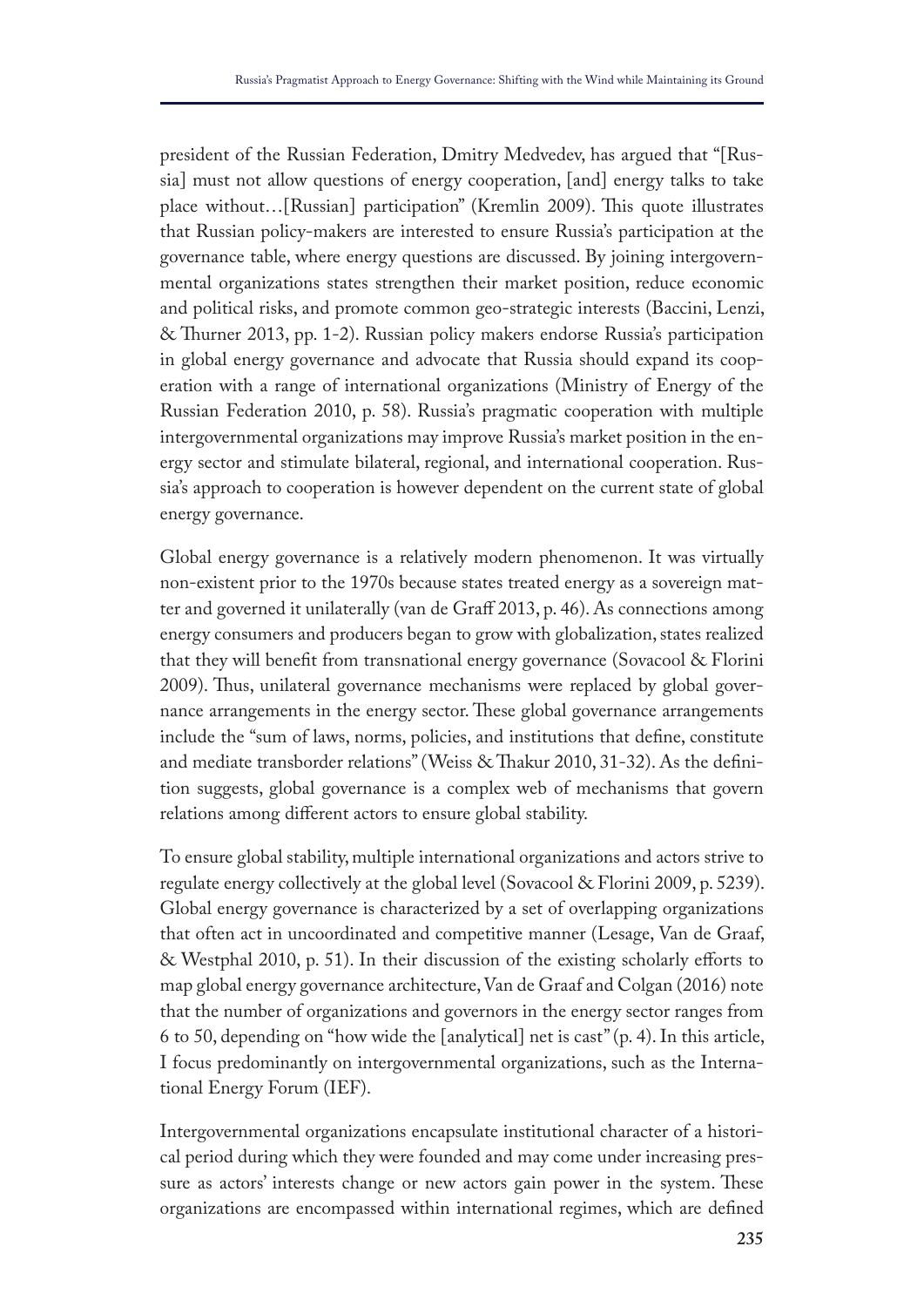as "implicit or explicit principles, norms, rules and decision-making procedures around which actors' expectations converge in a given area of international relations" (Krasner 1982, p. 186). In the energy sector, we fnd "regime complexes", where institutions are overlapping and non-hierarchical (Raustiala and Victor 2004). Since the international regime governing energy is complex, states may use this complexity to their advantage. For example, states that are dissatisfed with the current regime may trigger a change in a given regime by triggering "institutional innovation" (Colgan, Keohane, & Van de Graaf 2012). Colgan, Keohane, & Van de Graaf (2012) outline three possible cases of institutional innovation: development of new institutions; inclusion of new members in existing organizations, and adaptation of the existing organizations (p 119). Institutional innovation is triggered when a state becomes dissatisfed with current governance arrangements.

States may become dissatisfed when external changes reconfgure their interests and agendas. Van de Graaf and Colgan (2016) identify three major external transitions in the current global energy market that served to redefne state's interests in the 21st century: climate change, geopolitical change, and volatile energy commodity markets (p. 2). While climate change and volatile commodity markets have led to important changes in global energy governance, this paper focuses only on geopolitical changes. Geopolitical changes are linked to the rise of the new energy consumers from developing countries and disintegration of the Soviet Union into independent states (Van de Graaf & Colgan 2016, p. 2). These changes revealed that the governance arrangements created by the key players in the 1970s are no longer able to support global energy security as new energy players are currently operating outside of the existing arrangements (Leverett 2010).

Geopolitical changes became even more prominent in the aftermath of Global Financial Crisis (GFC) of 2007/2008, which exposed weaknesses of the current governance arrangements. The GFC has created a window for change in the global governance as it triggered a power shift that has altered the composition and structure of international organizations (Best 2012; Narlikar 2010). It also produced alternative structures, ideas, and practices that challenged the laissez-faire policies adopted by advanced industrialized countries (Best 2012; Babb 2012; Kahler 2013). A shift in economic and political power from advanced industrialized economies to emerging ones is at the basis of transition in the current global energy governance architecture (Clapp & Helleiner 2012; De Graaf 2012; van Apeldoorn et al. 2012). As a result of these changes, global energy governance is in a period of fux.

This article builds on the notion of "institutional innovation" developed by Colgan, Keohane & Van de Graaf (2012) by tracing changes in Russia's strategy toward intergovernmental organizations designed to govern energy. As institutional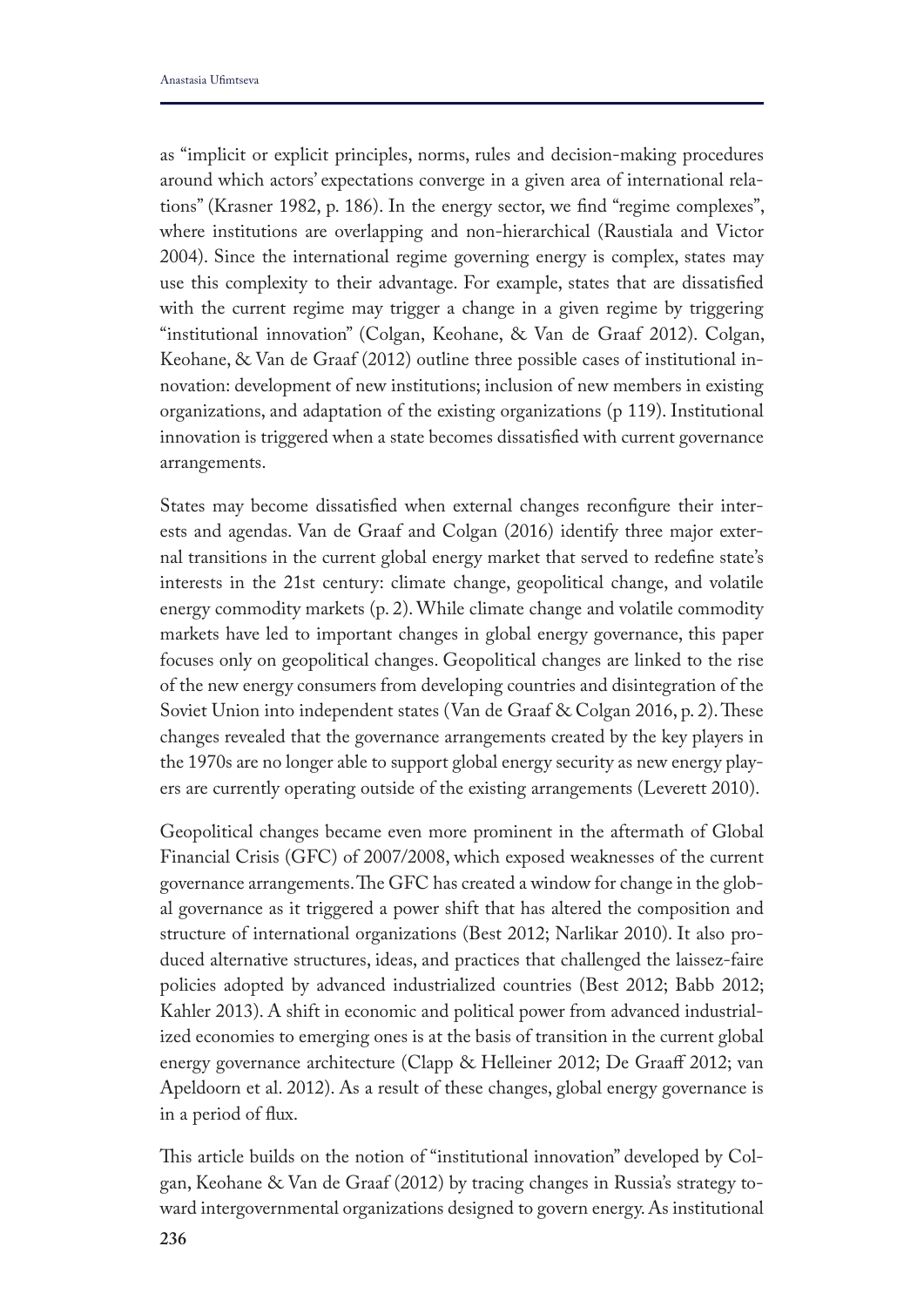innovation occurs when the states are dissatisfed with the current system, it is not surprising that Russian government appears to seek new responses to global energy governance. In a speech at Saint Petersburg's International Economic Forum's Plenary Session, Russia's former president, Dmitry Medvedev, has noted that the post-GFC period has brought a "new reality" that led to a change of "economic models, fnancial architecture, technology and social institutions" (Kremlin 2010). In his speech, Medvedev highlighted that it was a "unique time" that Russian policy makers had to "seize…to build a modern, strong, and prosperous Russia, a Russia that will be one of the co-founders of the new global economic order and a full participant in the post-crisis world's collective political leadership" (Kremlin 2010). This moment has opened the door for a reform of the global architecture for energy governance.

The current institutional architecture that underlines global energy governance is very fexible as it lacks a world energy organizations that can enforce and oversee energy governance. In a complex and overlapping world of international organizations, individual states seek to steer intergovernmental institutions in a direction that follows their interests. As any other country in the system, Russia aspires to build a stronger energy governance framework. Russian policy makers are aware that the world energy governance is still incomplete. To illustrate, Vladimir Putin perceives weaknesses in the current interstate energy cooperation, which, as he argues, remains "up in the air" as there is "no…coordinating authority on a global platform" (Kremlin 2013a). Russian leadership is determined to close the gaps in energy governance. During a speech at the Asian and Pacifc Energy Forum, Putin has declared that "Russia is a consistent advocate of strengthening the energy sector's international legal framework" (Kremlin 2013b). Putin's proposals to strengthen energy governance have moved to calls for reform in 2014. Following the G20 Summit, Vladimir Putin has disclosed his support for "initiating [a] reform of international energy institutions" (Kremlin 2014a).

Ultimately, Russia's position in global energy governance is determined by its activities within intergovernmental organizations that govern energy. Russian policy makers have two options to pursue Russia's energy objectives globally. Tey can either integrate within existing organizations or to develop alternatives. It is also plausible that international organizations may adjust to incorporate Russia's energy goals. These options broadly resemble Colgan, Keohane & Van de Graaf's  $(2012)$  summary of institutional innovation. The first option upholds the status quo and is driven by Russia's great power rationale. By selecting this option, Russia becomes a member of the existing intergovernmental organizations or joins a dialogue with the members. If the integration process fails or does not provide Russia with adequate options, Russian policy makers can challenge the existing organizations and/or resort to development of alternative intergovernmental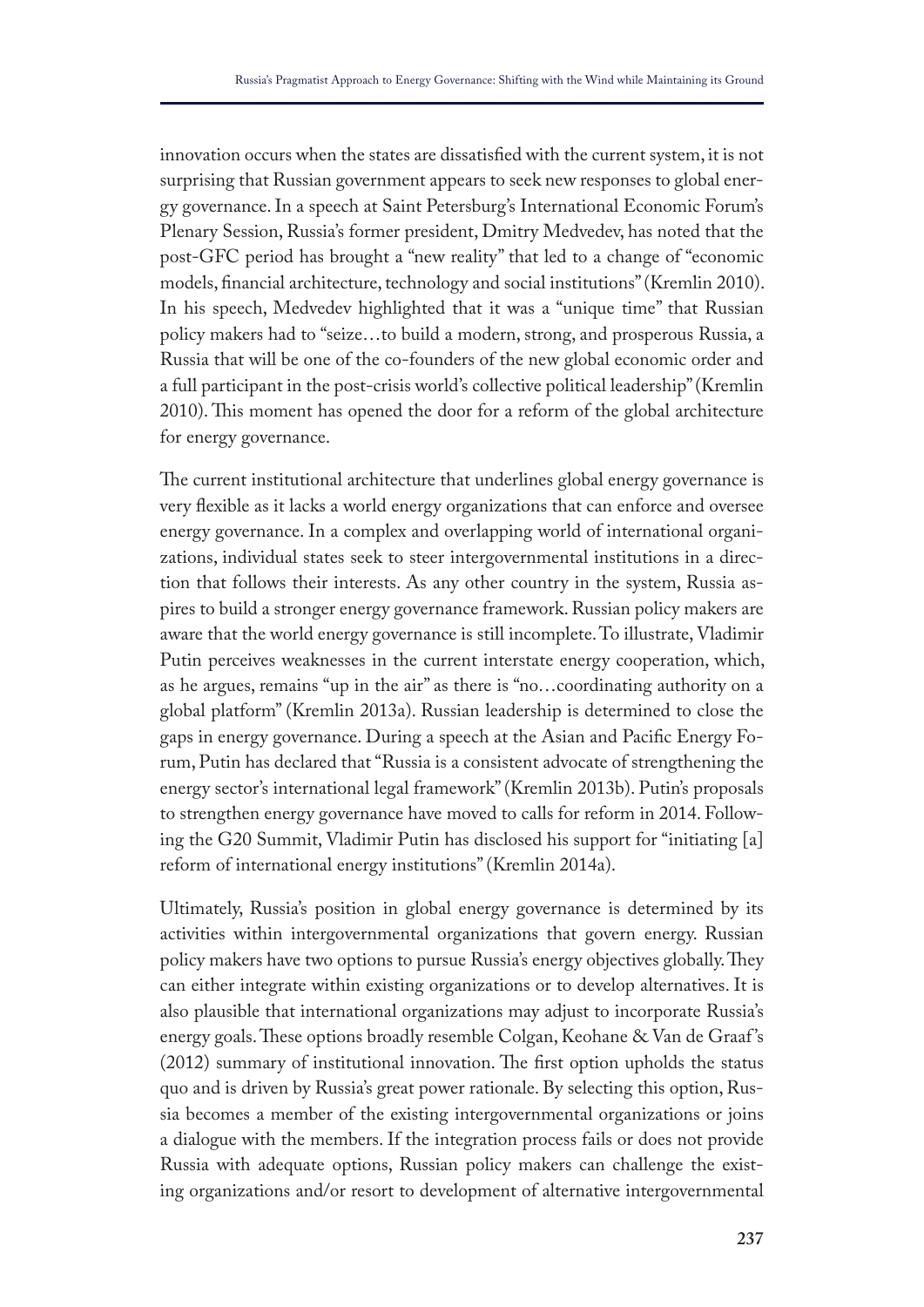organizations. In this case, Russia acts as a revisionist rising power in global energy governance. By choosing this path, Russia becomes a founding member of a new organization and develops alternative intuitional arrangements within it. The future of Russia's role in global energy governance will depend on its ability to balance its dual position within multiple organizations.

### **Russia's Integration Within the Existing Arrangements**

One of the strategies that Russia pursues in global energy governance is integration into multiple intergovernmental organizations regulating energy. The integration strategy is consistent with one of the options for institutional innovation explored by Colgan, Keohane, & Van de Graaf (2012). By participating in global and regional organizations, Russia establish a strong position in the "game of institutionalized hierarchy" (Hurell 2006). Russia's deeper integration into the global energy governance framework is advocated by the *Russian Energy Strategy 2030* (Ministry of Energy of the Russian Federation 2010, p 12).

Russia has successfully integrated into several global, energy regulating, intergovernmental organizations with multilateral membership. In some of these organizations, Russia acts as one of the great powers. For example, Russia is a member of several of the United Nations' bodies that deal with energy issues, such as the International Atomic Energy Agency (IAEA) and the UN's climate change initiatives under the UN Framework Convention on Climate Change (UNFCCC). In the UNFCC Russia took on Annex I Party commitments, that unite advanced, industrialized countries by a joint commitment to combat climate change. In the IAEA, Russia subscribes to the principles on safe use of nuclear energy in nuclear power plants. Beside the United Nations agencies, Russia has gained membership within other global and regional energy agencies, including the IEF, the International Renewable Energy Agency (IRENA), and the Association of Southeast Asian Nations (ASEAN). Russia also supports IEF's JODI oil and JODI gas data initiative by contributing information about its oil and gas sector. In these organizations, Russia appears to take on the rules during the integration process and supports the status quo.

In other intergovernmental organizations, Russia's position is more fexible. While Russia integrates into these organizations and plays by the stipulated rules, it may use the mechanisms available within these associations to side on specifc energy issues with the great powers or with the rising powers. An example of such dual behaviour can be observed in the WTO. In 2012, Russia became a member of the World Trade Organization (WTO) that provides countries with a set of tools to resolve issues related to the energy trade. After Russia became a WTO's member, it gained access to WTO's dispute settlement mechanisms. Russia resorted to this mechanism to resolve regional energy issues. In 2014, Russia fled a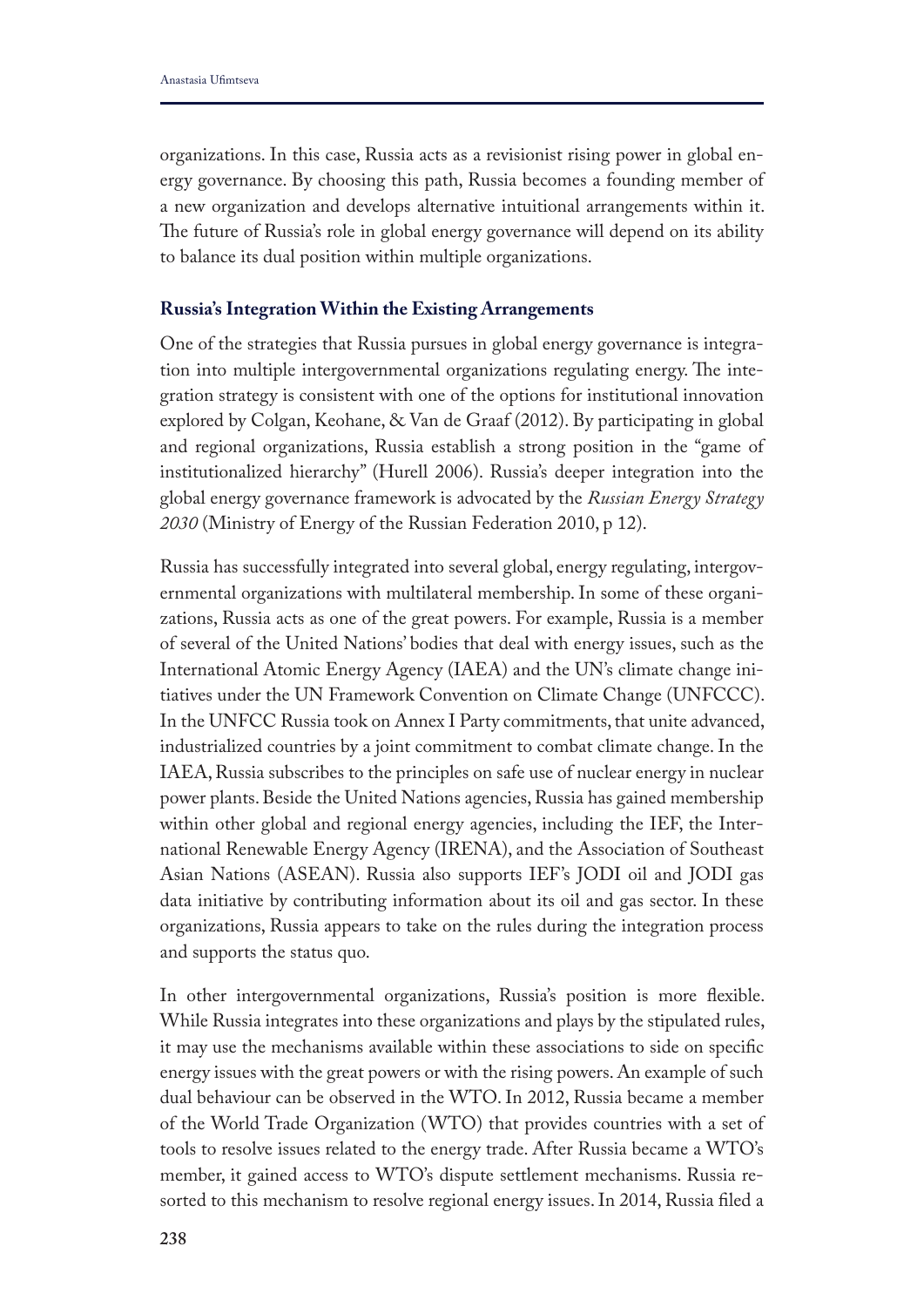complaint against the EU's "Third Energy Package" citing its inconsistency with the WTO's trade obligations (WTO 2016). Russia's complaint was backed by the rising powers, who support Russia's position on the EU's energy reforms. This litigation illustrates that Russia can use existing mechanisms to challenge interests of other great powers within intergovernmental organizations. Although this dispute is still at the early stages, it serves as a precedent for future negotiations on energy. Specifcally, it illustrates that Russia's energy strategy is pragmatic and dual in nature.

## **Internal Change of the Organizations to Accommodate a New Player**

Russia's pragmatic stance to energy governance becomes even more evident when one analyzes internal changes within the existing organizations that seek to accommodate Russia's interest. This broadly falls under the notion of institutional adaptation advanced by Colgan, Keohane, & Van de Graaf (2012). In this case, intergovernmental organizations develop new practices to ensure that the actors dissatisfed with current governance structure maintain relations with the given organization. This occurs in the global and regional level.

At the global level, the Organization of the Petroleum Exporting Countries (OPEC) and the International Energy Agency (IEA) have developed outreach programmed to incorporate Russia into their dialogues. The OPEC represents the interests of oil-producing countries, while the IEA represents the interests of oil-consuming countries. Although Russia is not a member of either of the two organizations, it participates in the dialogue with both. Since Russia is an energy producer, it engages with the OPEC through the OPEC-Russia Energy Dialogue. The Dialogues were initiated in 2005 to stabilize markets, improve energy security, and facilitate exchange of information (OPEC 2016). Russia's cooperation with the IEA dates to 1994, when they agreed to advance common interests, including energy security, information exchange, and energy efficiency (IEA 2017). The dialogues provide Russia with a mechanism to exchange ideas and promote common goals. At the same time, the dialogues do not bind Russia to follow the mandates of these organizations. Since Russia is not bound by the mandates of the OPEC and the IEA, it has a degree of fexibility in its cooperation with these organizations.

Similarly, Russia can promote internal change within the regional organizations. For instance, Russia may choose to collaborate with existing regional organizations to develop new rules. An illustrative example is Russia's collaboration with the Asia-Pacifc Economic Cooperation (APEC) organization. Russia's collaboration with APEC promotes joint investment in energy infrastructure and supports the development of a common energy market. Since regional organizations may prove to be fundamental in laying down the ground rules for regional energy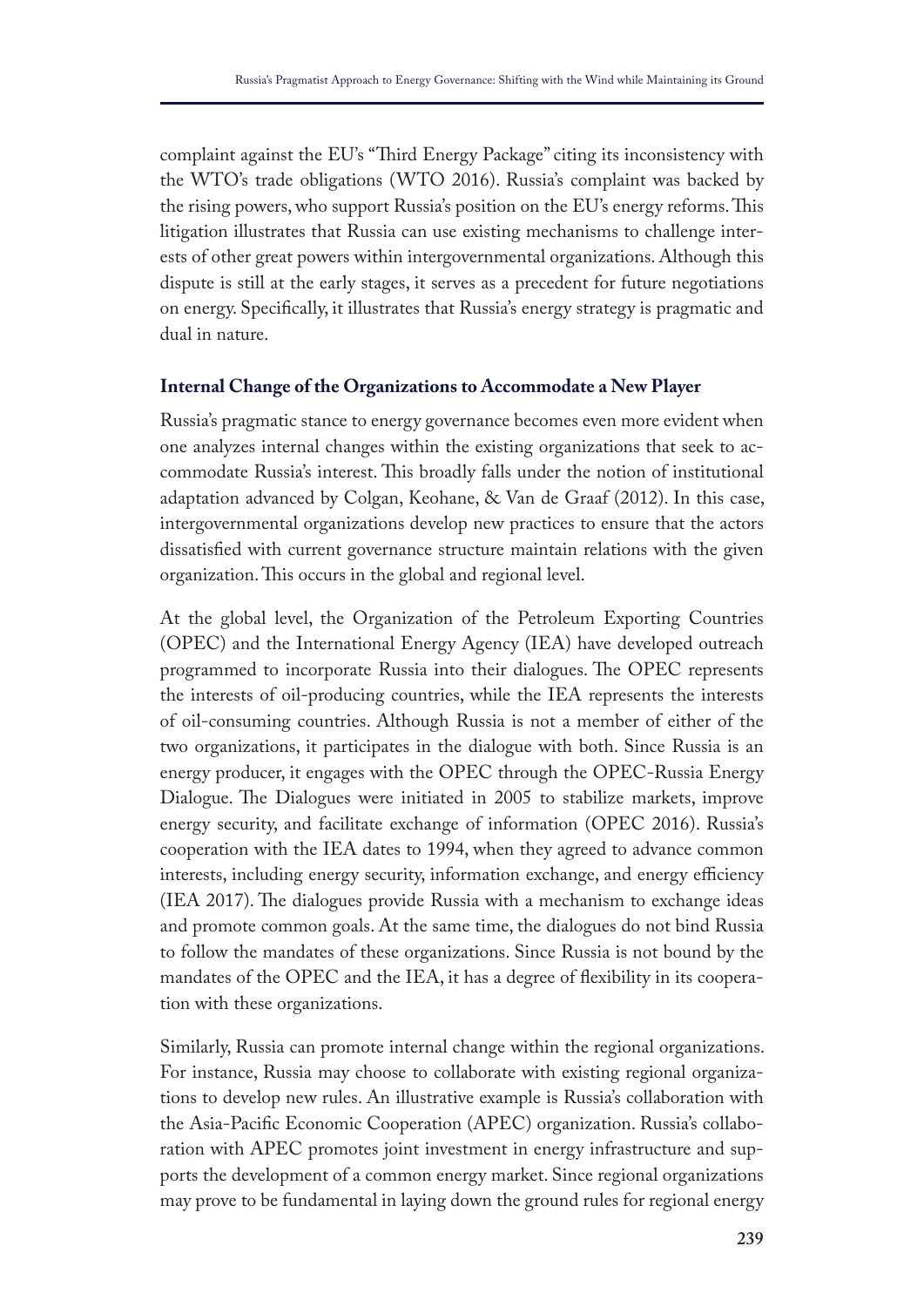collaboration, Russia seeks to ensure that its interests are incorporated into the APEC's framework. For instance, Vladimir Putin proposed that APEC can be used to develop "common 'rules of the game' in trade and economic sphere" and may work as a platform to design "new regional architecture" for economic governance (Kremlin 2014c). Given that regional organizations will have an important role in reshaping regional energy governance, their activities will be reshaped by actors in pursuit of their interests.

#### **Russia's search for alternatives**

A failure to integrate into regional or global intergovernmental organizations may act as an incentive for Russia to revise existing global energy governance arrangements. While Russia can opt for status quo and support existing arrangements, it may also resort to developing alternative governance institutions. This is consistent with the third possibility of institutional innovation, namely development of new organizations by powerful actors in the system (Colgan, Keohane, & Van de Graaf 2012). There is evidence that Russia is developing new intergovernmental organizations, where it plays a dominant position (Armijo 2007). These new institutions may challenge existing organizations. In this case, Russia may act as a revisionist rising power in global energy governance by forming alternative institutional arrangements.

Institutional adaptation may fall short of satisfying the interests of involved actors, who may choose to develop alternative governance arrangements. As noted earlier, Russia takes part in the IEA's and OPEC's dialogues, yet these dialogues to not constrain Russia from creating alternative governance arrangements in the hydrocarbon sector. Russia was a founding member of the Gas Exporting Countries Forum (GECF) as an alternative to the OPEC and the IEA. The GECF is a new global organization that emerged in 2001 to govern natural gas. Russian offcials support the forum's activities. At the Second Summit of the GECF, Vladimir Putin has stressed the importance of collaboration among the gas producers to "protect gas exporting countries' interests to strengthen the competitiveness of gas" (Kremlin 2013c). Putin envisions that this cooperation can increase energy security of suppliers by stabilizing global prices, providing information, and developing infrastructure (Kremlin 2013c). Ultimately, the goal of the GECF is to foster a collaborative environment among the producers to increase their market power. At a media conference, Putin has revealed that collaboration among the GECF members can make the energy industry "sustainable and predictable" by developing the "rules of the game" that guarantee energy security (Kremlin 2013d). Thus, new organizations can be used to strengthen energy governance.

Alternative governance arrangements are often a response to a failed integration into the intergovernmental organizations. A failure to integrate into intergovern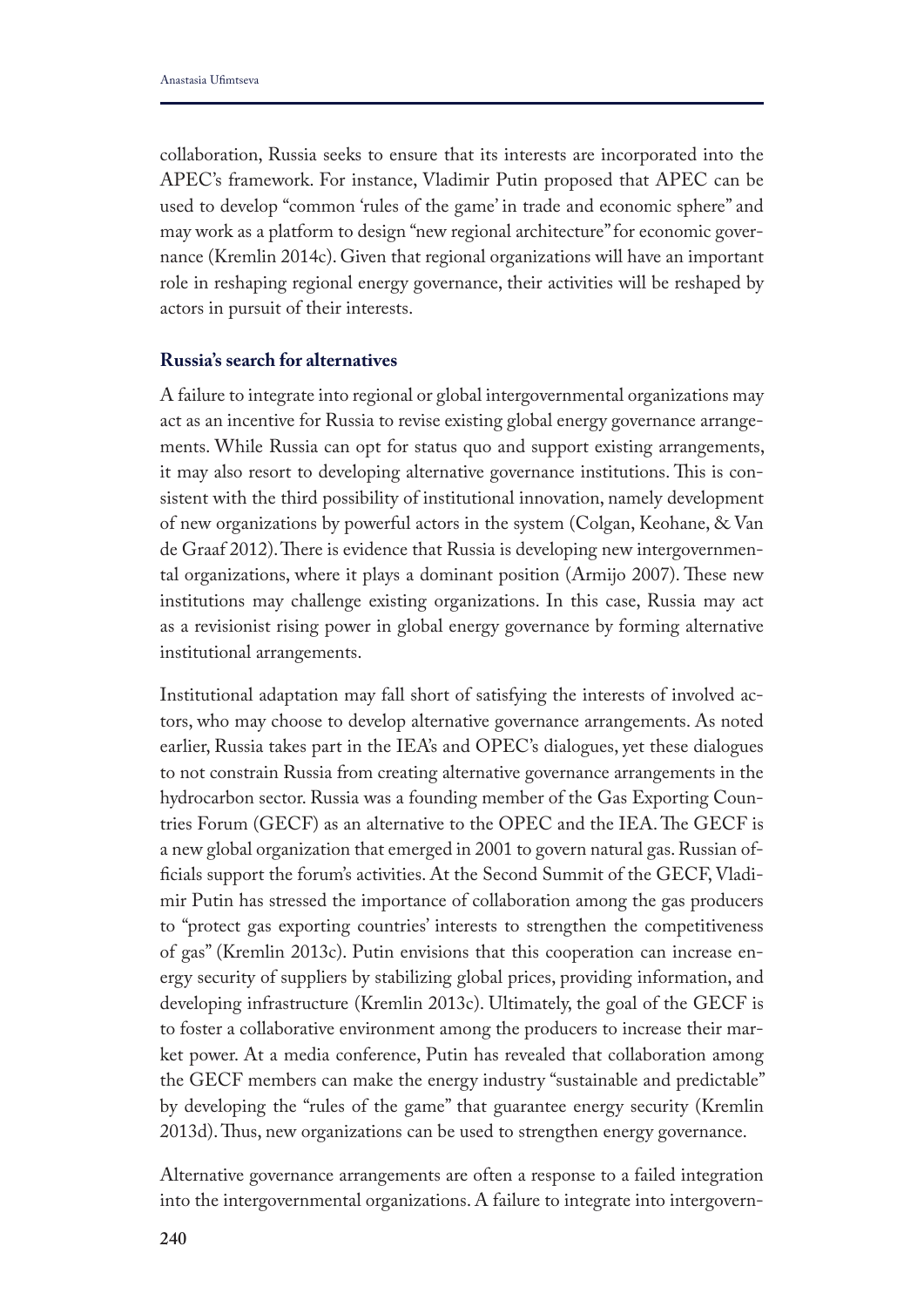mental organizations may pressure Russia to challenge the existing governance arrangements. Russia has joined the discussions on the Energy Charter Treaty (ECT) in 1991. The ECT promotes interstate collaboration in the energy sector including trade, transit, and investment. Although Russia has signed the Energy Charter in 1991, it decided not to ratify the Charter. The ratification process was not in Russia's interest as it would have undermined Russia's transit monopoly and committed Russia to following the rules that did not ft with its agenda (Westphal 2006). The ECT's framework that promotes liberalization of the energy market does not ft well with Russia's state capitalist one, thus leading to a rift in governance arrangements (Romanova 2014). Tus, Russia has withdrawn from the ECT in 2009 and is searching for the alternative governance arrangements.

Another case of failed integration occurred when Russia lost its seat at the Group of 7/8 (G7/8) table. Russia was an active member of the G7/8, which is a group led by the great powers to regulate global political and economic issues. The G7 formed in 1975 and invited Russia to participate in its dialogue in 1997. Since then, Russia was an active member in the G8 until its suspension from the group in 2014. During the period of its membership within the G8, Russia actively championed new energy governance initiatives. During the G8 Summit in Saint Petersburg in 2006, Russia advanced a policy that combined interests of oil producing and consuming countries. Russia's agenda for that meeting, as summarized by Putin during an interview, sought to promote "international energy security" by ensuring a "just distribution of risks" among producers and consumers (Kremlin 2006a). After leaving the G7/G8, Russia had to fnd alternative venues to discuss energy governance.

Russia's souring relations with the ECT and the G7/G8 has occurred at a time of larger transition in the energy market. Given that the relationship between Russia and Europe is undergoing a period of transition, the outcome of which is hard to determine, Russia has turned to Asia in a pursuit of energy diversifcation. Energy diversifcation is a goal of Russia's national energy policy since the 2000s (Shadrina 2016). Russia's switch to the Asian market is motivated by the domestic energy policy that seeks to develop hydrocarbon resources located in the Far East and East Siberia. This move will support Russia's economic and regional development. Russia's Pivot to Asia is accompanied by its deeper integration within the regional organizations that govern energy in the region. Regional initiatives to govern energy are gaining importance in Russia's energy strategy. As the global demand for energy is switching to the Asia-Pacifc region, Russia is likely to continue pursuing integration within the regional organizations that govern energy issues. Russia's stronger relations with China "allows Russia to maintain its role as 'great power'" (Hancock 2007).

Russia took this opportunity to develop new outlets for energy collaboration in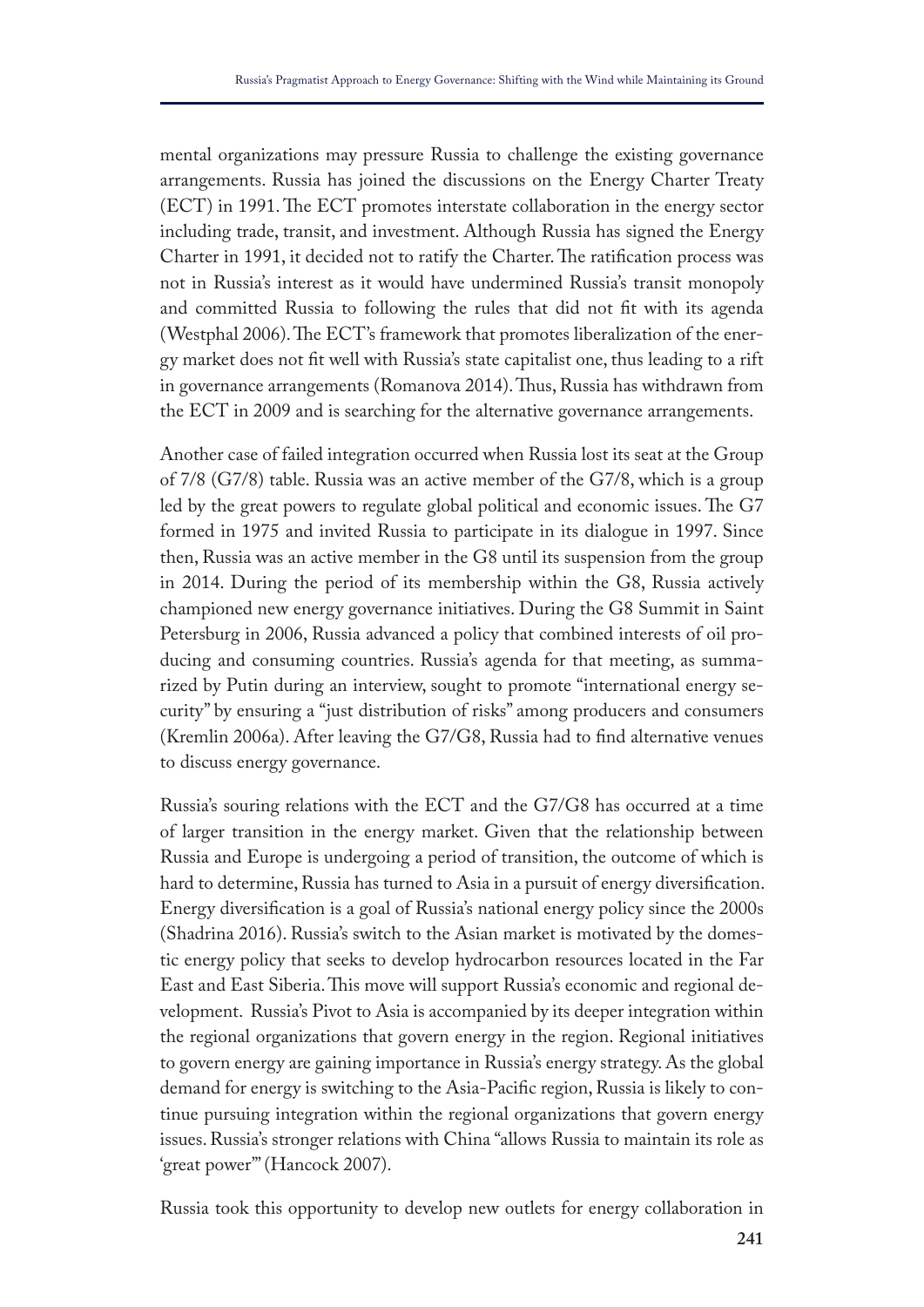Asia. At the Shanghai Cooperation Organization (SCO), Russia has led the development of new outlets for a joint energy governance. Since its founding in 2001, the SCO's activities focused on the security agenda of its members. Russia was among the frst to advocate for the formation of an energy organization within the SCO framework. During a speech at the SCO's meeting in Shanghai in 2006, Vladimir Putin has indicated his support for the "energy club" within the SCO to coordinate regional energy issues among the members (Kremlin 2006b). Economic interests appear to be the driving force for this new organization. Putin anticipates that energy cooperation between the SCO members will act as "a powerful stimulus for regional projects" and will promote regional energy integration (Kremlin 2007). The member countries of the SCO agreed with Putin's proposal and established an energy club to promote regional cooperation on energy issues in 2007 (De Haass 2010). Although the club is fully operational today, its efectiveness in promoting regional energy cooperation remains to be tested. Seeking to stimulate the club's activities, Putin has advised that the club should take on "concrete tasks and objectives" by navigating the regional energy sector (Kremlin 2015a).

Russia is also becoming more involved in the BRICS's led energy initiatives. Russia advocates for an active collaboration in the energy sector amongst the BRICS countries. BRICS begun discussing energy issues during the Yekaterinburg Summit in 2009. During the summit the BRICS agreed to collaborate in the energy sector to ensure energy security, energy efficiency, and support energy-related investment (BRICS information Centre 2008, clauses 8 and 9). In a speech at the BRICS meeting, Vladimir Putin has declared that BRICS have developed "common positions" on global governance, including development, fnance, and economy (Kremlin 2016b). In his speeches, Putin supports a development of a BRICS-led Energy Association and an International Centre for Energy Studies and a Fuel Reserve Bank (Kremlin 2014b; Kremlin 2015b). Negotiations about the BRICS-led energy agency began in 2012. Energy became an important topic of discussion in the BRICS summits. It is placed frmly in the upcoming agenda of the BRICS Economic Partnership Strategy through 2020 (Kremlin 2015b). The goal is to promote energy security and develop "new instruments and new institutes to [support] trade [in] energy resources" (Kremlin 2014b).

Along with the other BRICS countries, Russia participated in the development of the New Development Bank (NDB). The New Development Bank was formed in 2014. The bank has a capital of \$100 billion USD to provide resources for infrastructure and sustainable development (New Development Bank 2016). The resources could be used to circumvent established donor agencies and create an alternative development structure (Khanna 2014). The bank has committed to provide funds for projects in renewable energy to the BRICS countries. Some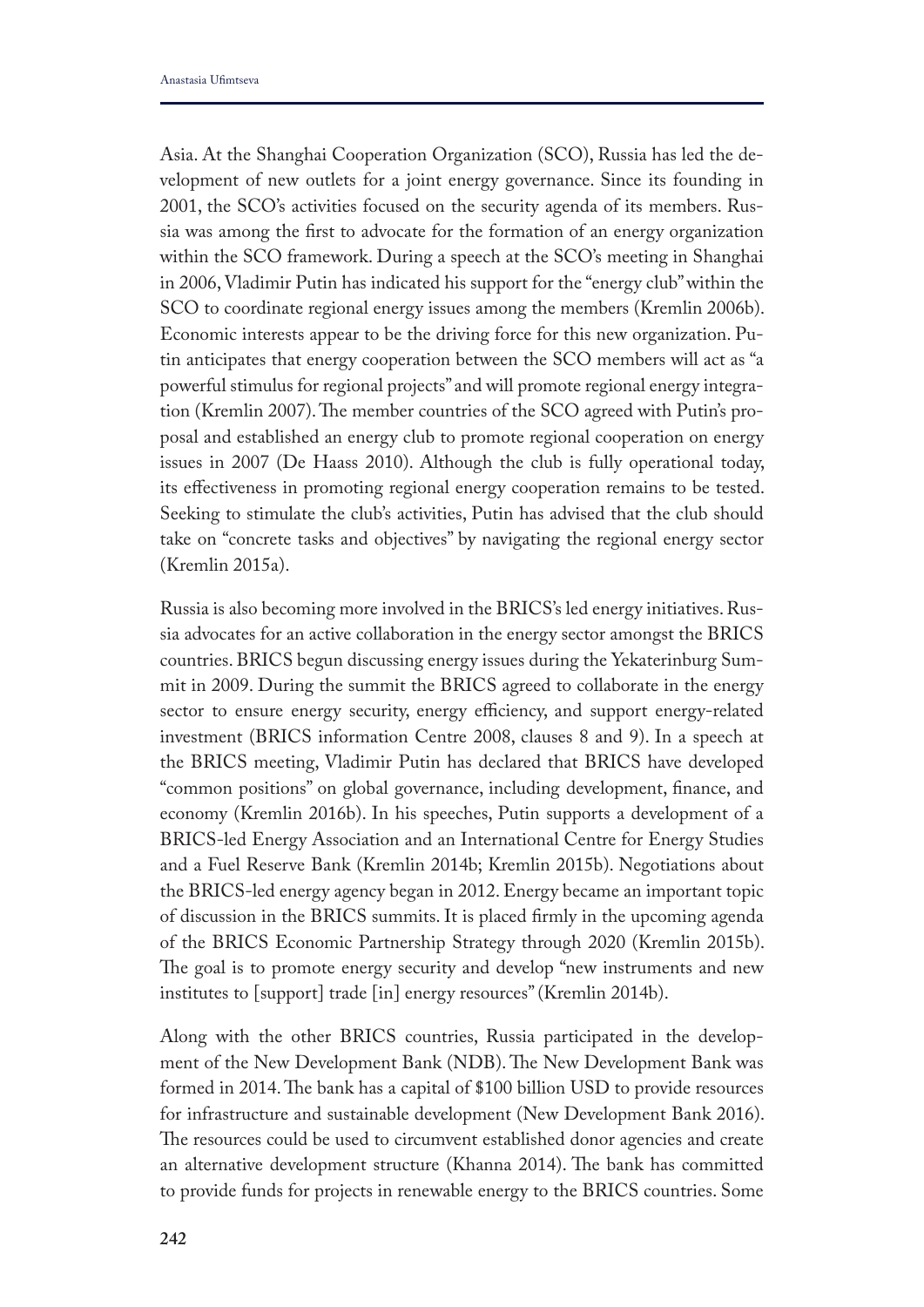of the NDB's commitments include the following: \$300 million of USD to the Brazil's Banco Nacional de Desenvolvimento Economic e Social; \$ 250 million of USD to India's Canara Bank; and \$180 million for South Africa's Eskom Holdings SOC Ltd (Bloomberg 2016). These financial commitments are meant to support renewable energy in the BRICS countries. The Bank can play an alternative to the existing lenders, however its role is still to be determined.

New directions for international cooperation can be forged in the energy sector. Russia's *Energy Strategy* proposes that Russian should work toward a "united European-Russian-Asian energy area" (Ministry of Energy of the Russian Federation 2010, p 58). However, the *Strategy* does not specify how this new crossregional energy relations will be governed. It is plausible that new intergovernmental organizations may emerge to govern energy relations between Europe, Russia, and Asia. These new organizations may be supported by the "One Belt, One Road" (OBOR) strategy led by China. The OBOR strategy aims to promote economic ties in Eurasia and is backed by Chinese fnance via the Asian Infrastructure Investment Bank and the Silk Road Fund. The finances can be used to support stronger institutional linkages in the energy sector to promote future energy collaboration.

## **Conclusion**

Global energy governance is currently undergoing substantial changes driven by shifting interests of large energy consuming and producing nations. The GFC and the rise of new energy consumers in the face of China and India have acted as a stimulus for change in global governance. The geopolitical changes that have redefned the distribution of power have stimulated change in international organizations that govern energy. Russia appears to play an important role in reshaping existing governance arrangements. Russia's position in global energy governance is partially determined by abundant energy reserves and a favorable geography. It is conveniently located close to the largest energy consuming nations in Europe and Asia. Russia's role in global energy governance is partially determined by its internal energy policy. As Russia's economy is dependent on the hydrocarbon revenue, it is invested in supporting a reliable global energy governance.

Russia is forced to adjust to the changing governance dynamics in a pragmatic manner to retain its infuence in the energy sector. Russia's strategy in global energy governance is driven by two forces integration and development of alternatives. Russia's decision to integrate to the existing governance arrangements signals that it aspires to be a status quo power. As a status quo power, Russia is interested to cooperate with other great powers in reinforcing existing governance arrangements in the energy sector. However, when these arrangements fail, Russia turns to alternative options. Russia may thus act as a revisionist power in energy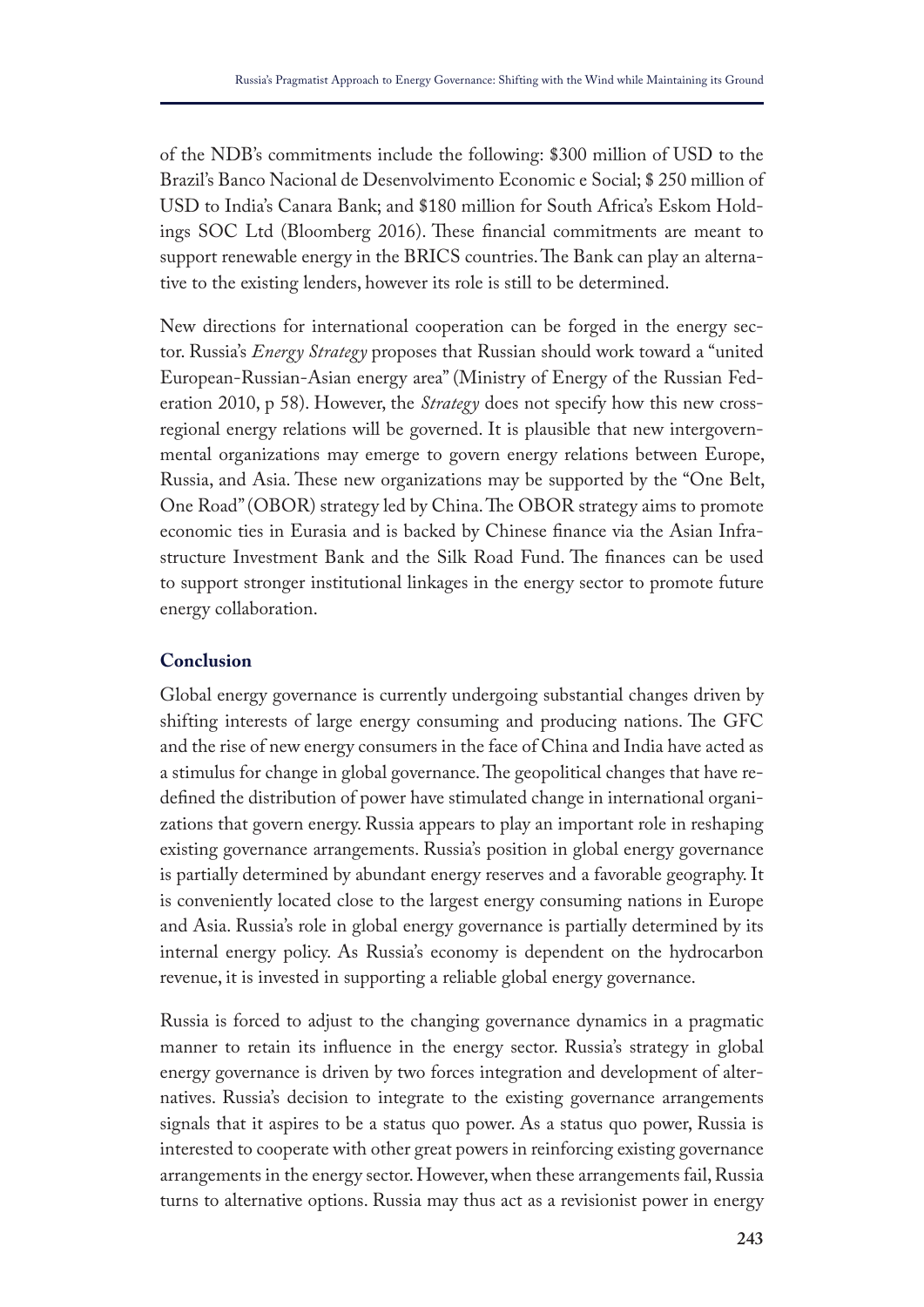governance by creating alterative intergovernmental organizations that oversee energy. In its attempt to create alternatives, Russia seeks to cultivate relationships with the rising powers. As Russia's energy markets are reorienting to Asia, Russia's integration with emerging powers will most likely continue to grow and reshape Russia's position in global energy governance. Russia's future power in the energy sector will be determined by its ability to integrate frmly within multiple organizations that will govern energy markets. Russia's ability to ft within the two power structures simultaneously exposes Russia's dual role in global energy governance. This duality allows Russia to maintain its ground in the existing governance arrangements, while it shifts with the wind of changes and creates alternative energy organizations.

Russia's activities in global energy governance may have implications for other actors in the global system. For the rising powers, Russia's search for alternatives may present an opportunity to engage in parallel governance arrangements. Rising powers may beneft from new governance outlets that are created to regulate energy issues and may increase their leverage in negotiations. On the other hand, established powers may be prompted to renegotiate existing governance arrangements in the energy sectors. Since alternative and parallel governance arrangements may undermine existing intuitional structures, international organizations may be required to expand their functions and membership to accommodate interests of the rising powers. Ultimately, it appears as though global energy governance is undergoing a slow transition in its attempt to accommodate the diverse needs of multiple states.

## **Bio**

Anastasia Ufmtseva is a PhD candidate at the Balsillie School of International Afairs (Wilfrid Laurier University). She specializes in International Political Economy and is currently writing a dissertation on Chinese fnancial engagement with the hydrocarbon-rich countries and the future of the resource curse. Anastasia holds an MA in Political Science from the University of Waterloo and a BA in Political Science with International Relations from the University of the British Columbia. Her current research focuses on global energy governance, the political economy of natural resources, and international development.

## **References**

- Armijo, L E, 2007, "The BRICs countries (Brazil, Russia, India, and China) as analytical category: mirage or insight?", Asian perspective, pp. 7-42.
- Babb, S 2012, "The Washington Consensus as Transnational Policy Paradigm: Its Origins, Trajectory and Likely Successor", Review of International Political Economy vol. 20, no. 2, pp. 268-297.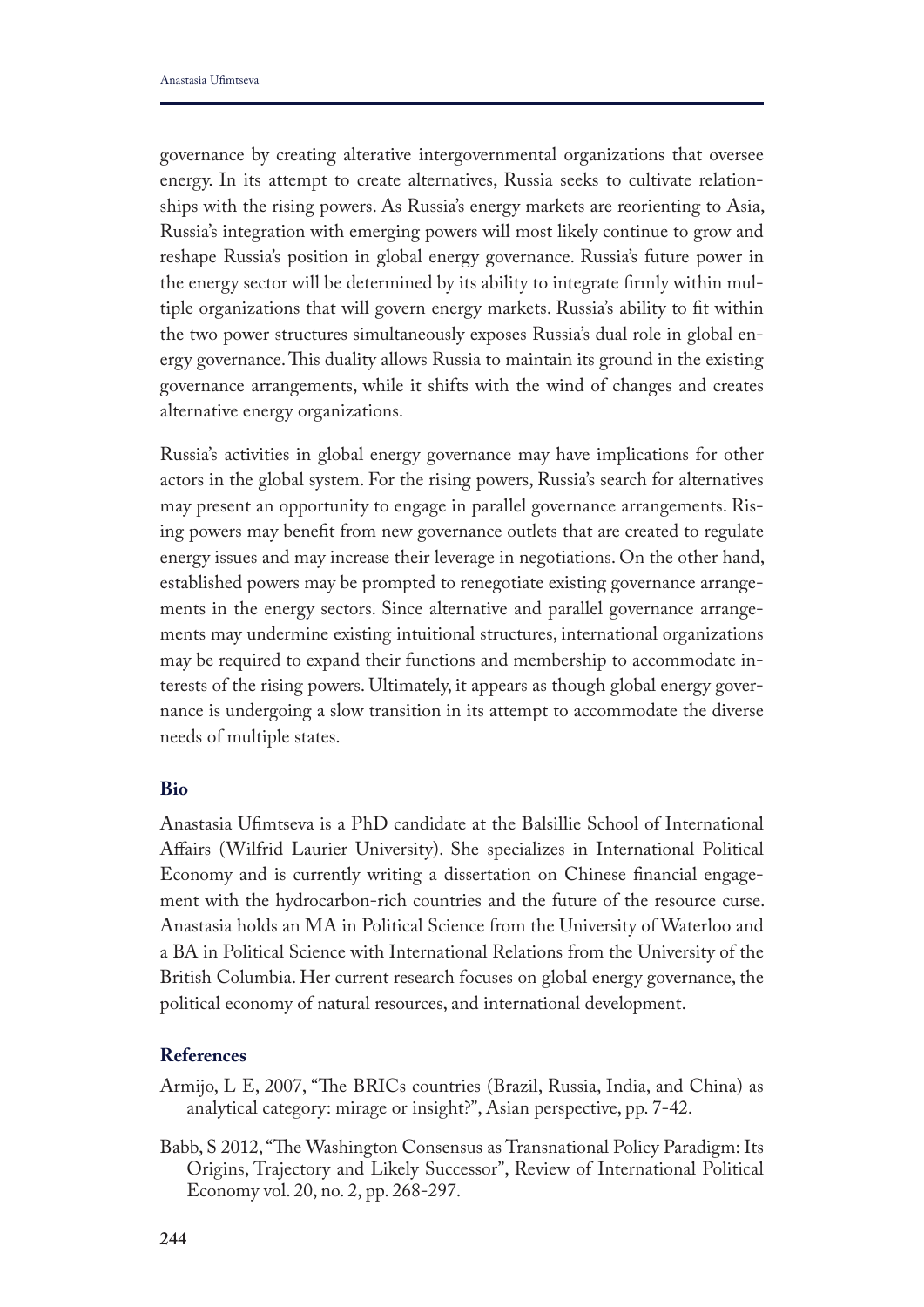- Baccini, L, Lenzi, V & Thurner, P W 2013, "Global energy governance: Trade, infrastructure, and the difusion of international organizations", International Interactions, vol. 39, no. 2, pp.192-216.
- Balzer, H 2005, "The Putin thesis and Russian energy policy", Post-Soviet Affairs, vol. 21, no. 3, pp.210-225.
- Best, J 2012, "Ambiguity and Uncertainty in International Organizations: A History of Debating IMF Conditionality", International Studies Quarterly vol. 56, pp. 674-688.
- Bouzarovski, S & Bassin, M 2011, "Energy and identity: Imagining Russia as a hydrocarbon Superpower", Annals of the Association of American Geographers, vol. 101, no. 4, pp.783-794.
- Bloomberg and Shen F. 2016, BRICS Bank Gives \$811 Million in First Round Green Energy Loans, retrieved October 30 2016, <https://www.bloomberg. com/news/articles/2016-04-18/brics-bank-gives-frst-china-loan-to-solarproject-daily-says>
- Cameron, F 2010, "The politics of EU-Russia energy relations", EU-Russia Energy Relations. OGEL collection, Euroconfdential, pp. 25-38.
- Clapp, J & Helleiner, E 2012, "International Political Economy and the Environment: Back to The Basics?", International Affairs, Vol. 88, no. 3, pp. 485-501.
- Cox, R.W. and Sinclair, T.J., 1996. Approaches to world order (No. 40). Cambridge University Press.
- De Graaf, N 2012, "Oil Elite Networks in a Transforming Global Oil Market", International Journal of Comparative Sociology, vol. 53, no. 4, pp. 275-297.
- Florini,  $A \&$  Sovacool, B K 2009, "Who governs energy? The challenges facing global energy governance", Energy Policy, vol. 37, no. 12, pp. 5239-5248.
- IEA, 2017, Russian Federation, retrieved on October 3 2016,  $\kappa$  t t p s :// www.iea.org/countries/non-membercountries/russianfederation/>
- G8, 2006, St. Petersburg Summit: Chair's Summary, retrieved October 20 2016, <http://www.g8.utoronto.ca/summit/2006stpetersburg/summary.html>
- Goldthau, A 2008, "Resurgent Russia? Rethinking Energy Inc." Policy Review, no. 147, pp. 53-63.
- Haass, R N 2008, "The age of nonpolarity: what will follow US dominance", Foreign Afairs, pp. 44-56.
- Hancock, K J 2007, "Russia: great power image versus economic reality", Asian Perspective, pp. 71-98.
- Hurrell, A 2006, "Hegemony, liberalism and global order: what space for wouldbe great powers?", International Afairs, vol. 8, no. 1, pp. 1-19.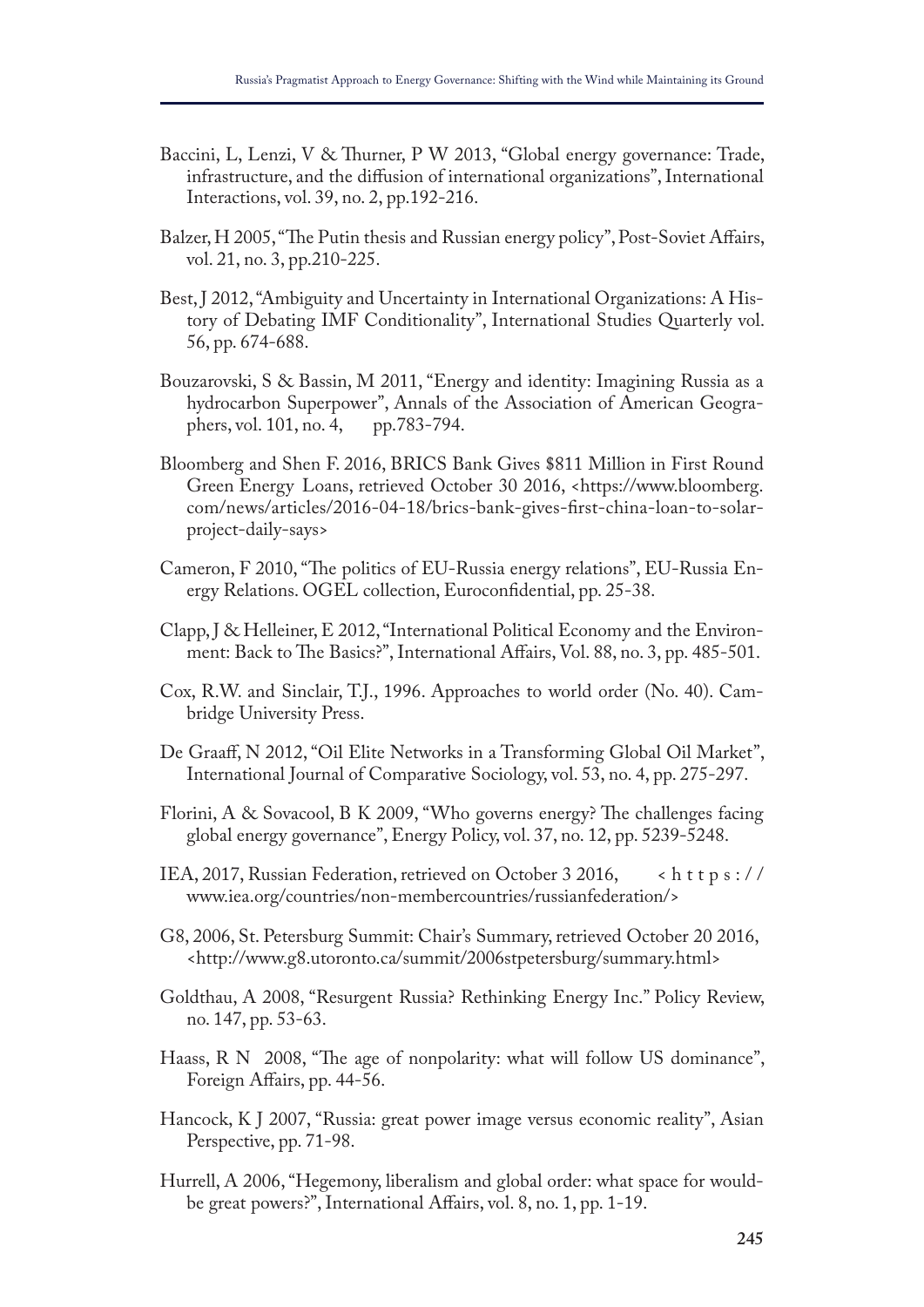- Kahler, M 2013, "Economic Crisis and Global Governance: The Stability of a Globalized World." in M Kahler and D A Lake (eds), Politics in the New Hard Times: The Great Recession in Comparative Perspective.
- Khanna, P 2014, "New BRICS Bank a Building Block of Alternative World Order", New Perspectives Quarterly, vol. 31, no. 4, pp. 46-48.
- Krasner, S D 1982, "Structural causes and regime consequences: regimes as intervening variables." International organization, vol. 36, no. 02, pp.185-205.
- Kremlin, 2006a, Speech at Meeting with the G8 Energy Ministers, retrieved November 20 2016, <http://en.kremlin.ru/events/president/transcripts/23488>
- , 2006b, An expanded session of the Shanghai Cooperation Organisation Council of Heads of State took place, retrieved November 20 2016, <http:// en.kremlin.ru/events/president/news/35731>
- , 2007, Speech at the Expanded Session of the Shanghai Cooperation Organisation (SCO) Council of Heads of State, retrieved November 20 2016, <http://en.kremlin.ru/events/president/transcripts/24469>
- , 2009, Address at the Meeting on Making Russia's Participation in International Energy Cooperation More Efective, retrieved November 20 2016, http://en.kremlin.ru/events/president/transcripts/3231
- , 2010, Speech at St Petersburg International Economic Forum Plenary Session, retrieved November 20 2016, <http://en.kremlin.ru/catalog/keywords/83/events/47910>
- , 2013a, Speech during a Meeting with energy company heads, retrieved November 20 2016, <http://en.kremlin.ru/catalog/keywords/83/events/18382>
- , 2013b, Greetings to delegates at the frst Asian and Pacifc Energy Forum, retrieved November 20 2016, <http://en.kremlin.ru/catalog/keywords/83/ events/48131>
- , 2013c, Speech at the Second Summit of Gas Exporting Countries Forum, retrieved November 20 2016, <http://en.kremlin.ru/events/president/transcripts/18430>
- , 2013d, News conference following the working meeting of the Gas Exporting Countries Forum (GECF) summit, retrieved November 20 2016, <http://en.kremlin.ru/catalog/keywords/83/events/18441>
- , 2014a, Press statement and replies to journalists' questions following the G20 summit, retrieved November 20 2016, <http://en.kremlin.ru/events/president/news/47027>
- , 2014b, Speech at BRICS Summit plenary session, retrieved November 20 2016, <http://en.kremlin.ru/events/president/transcripts/46229>
- , 2014c, Interview to China's leading media companies, retrieved November 20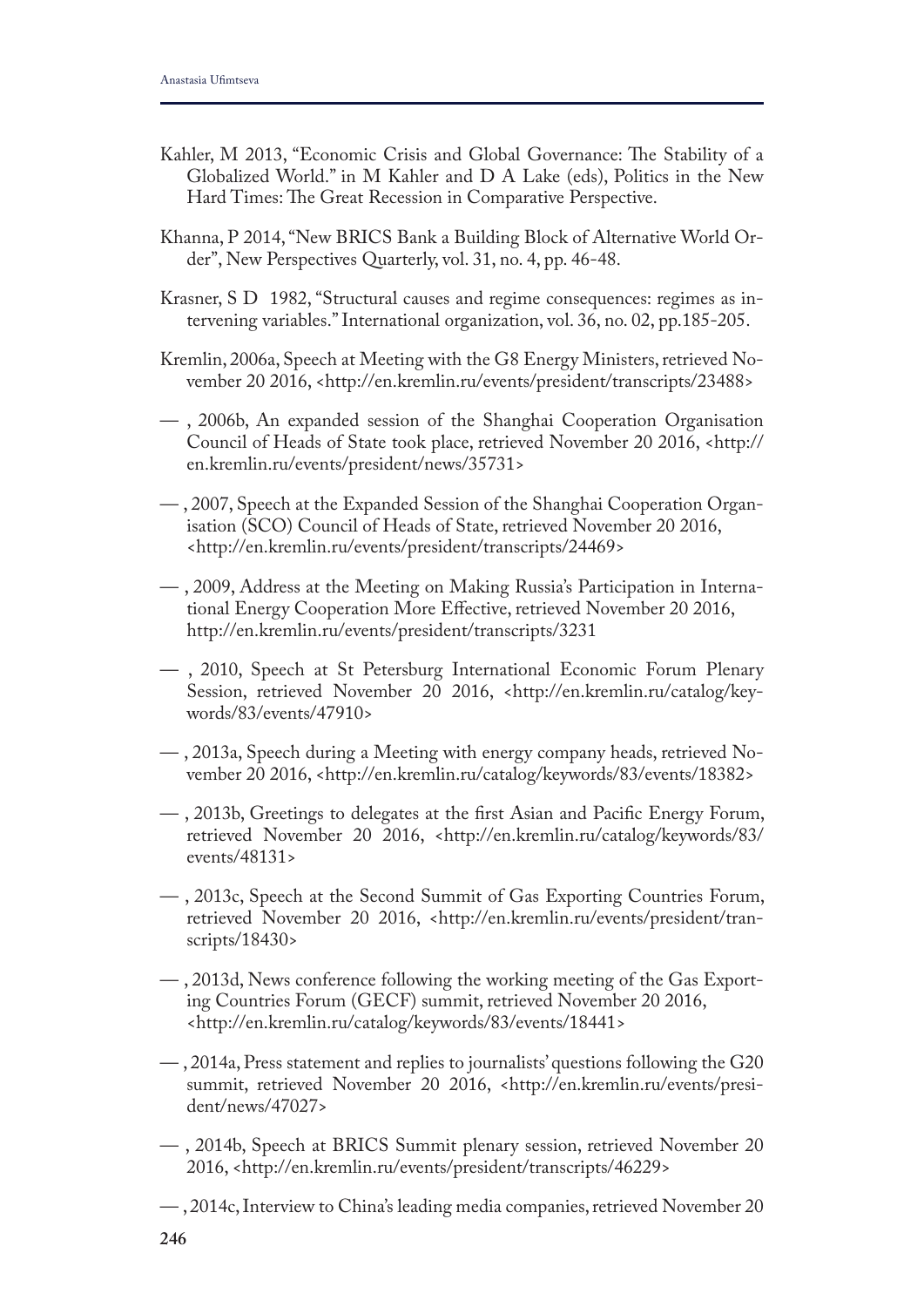2016, <http://en.kremlin.ru/events/president/news/46972>

- , 2015a, Speech at expanded-format meeting at the summit of the Shanghai Cooperation Organisation Council of Heads of State, retrieved November 20 2016, <http://en.kremlin.ru/events/president/transcripts/49908>
- , 2015b, Speech at BRICS leaders' meeting in expanded format, retrieved November 20 2016, <http://en.kremlin.ru/events/president/transcripts/49895>
- , 2016a, Putin's speech at World Energy Congress, retrieved November 20 2016, <http://en.kremlin.ru/catalog/keywords/83/events/53062>
- , 2016b, BRICS summit, retrieved November 20 2016, <http://en.kremlin.ru/ events/president/news/53101>
- , 2016c, Meeting with representatives of the Russia-ASEAN Business Forum, retrieved November 20 2016, <http://en.kremlin.ru/events/president/ news/51951>
- Leverett, F. 2010. "Consuming Energy: Rising Powers, the International Energy Agency, and the Global Energy Architecture" in Alexandroff, A. S., and Cooper, A. F., eds. Rising States, Rising Institutions: Challenges for Global Governance. New York, US: Brookings Institution Press.
- Macfarlane, S 2006, "The 'R' in BRICs: is Russia an emerging power?", International Afairs, vol. 82, no. 1, pp. 41-57.
- Mankof, J 2009, Russian foreign policy: the return of great power politics. Lanham, MD: Rowman & Littlefeld.
- Ministry of Energy of the Russian Federation, 2010, Energy Strategy of Russia for the Period up to 2030. retrieved October 10 2016, < http://www.energystrategy.ru/projects/docs/ES-2030\_(Eng).pdf>
- Narlikar, A. 2010. "New Powers in the Club: The Challenges of Global Trade Governance." International Afairs vol.86, no.3, pp. 717-728.
- New Development Bank. 2016. About / New Development Bank Ndb.int. Available at: http://ndb.int/about-us.php Retrieved December 2016.
- Newnham, R 2011, "Oil, carrots, and sticks: Russia's energy resources as a foreign policy tool", Journal of Eurasian Studies, vol. 2, no. 2, pp. 134-143.
- OPEC, 2016, OPEC: Opening Remarks by OPEC Secretary General, retrieved November 1 2016. <http://www.opec.org/opec\_web/en/3788.htm>
- Orttung, R W & Overland, I 2011, "A limited toolbox: Explaining the constraints on Russia's foreign energy policy", Journal of Eurasian Studies, vol. 2, no. 1, pp. 74-85.
- Romanova, T 2014, "Russian energy in the EU market: Bolstered institutions and their efects." Energy Policy, vol. 74, pp. 44-53.